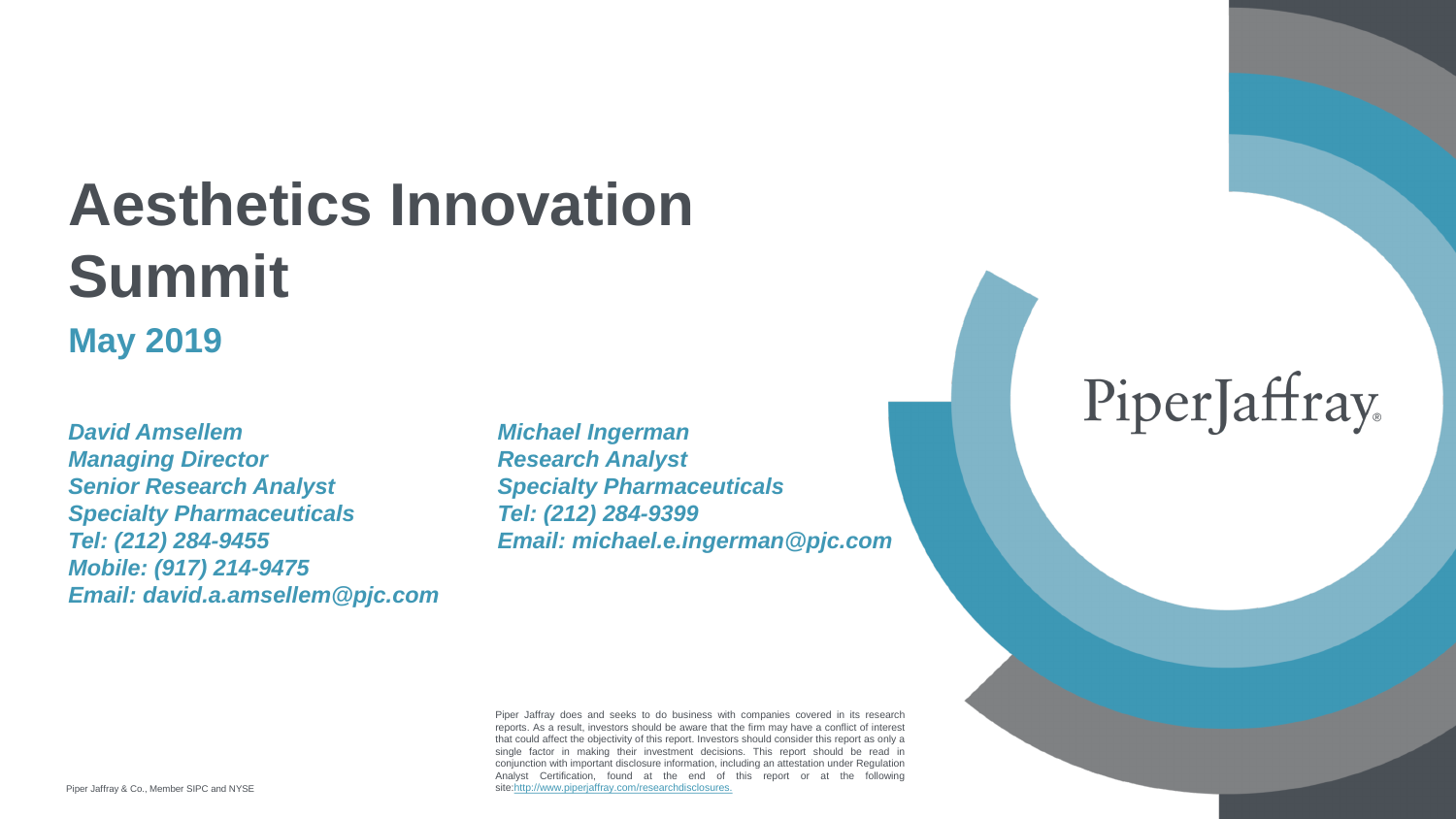### **Disclosures for the universe of: David Amsellem**

1. I or a household member has a financial interest in the securities of the following companies: none

2. I or a household member is an officer, director, or advisory board member of the following companies: none

3. I have received compensation within the past 12 months from the following companies: none

4. Piper Jaffray or its affiliates beneficially own 1% or more of any class of common equities of the following companies: none

5. Piper Jaffray has received compensation for investment banking services from or has had a client relationship with the following companies within the past 12 months: CARA, MNLO, NOVN, OPTN, RVNC

6. Piper Jaffray expects to receive or intends to seek compensation for investment banking services from the following companies in the next 3 months: RVNC

7. Within the past 12 months Piper Jaffray was a managing underwriter of a public offering of, or dealer manager of a tender offer for, the securities of the following companies: CARA, OPTN, RVNC

8. Piper Jaffray has received compensation for non-investment banking services from or has had a client relationship with the following companies within the past 12 months: AMPH, EGRX, SUPN

9. Piper Jaffray makes a market in the securities of the following companies, and will buy and sell the securities of these companies on a principal basis: ADMS, AGN, AKRX, AMPH, ASRT, ATRS, BHC, CARA, COLL, EGRX, ENDP, HZNP, INSY, JAZZ, MNK, MNLO, NBIX, NOVN, OPTN, PCRX, REPH, RVNC, SUPN, TEVA

10. Piper Jaffray usually provides bids and offers for the securities of the following companies and will, from time to time, buy and sell the securities of these companies on a principal basis: AMRX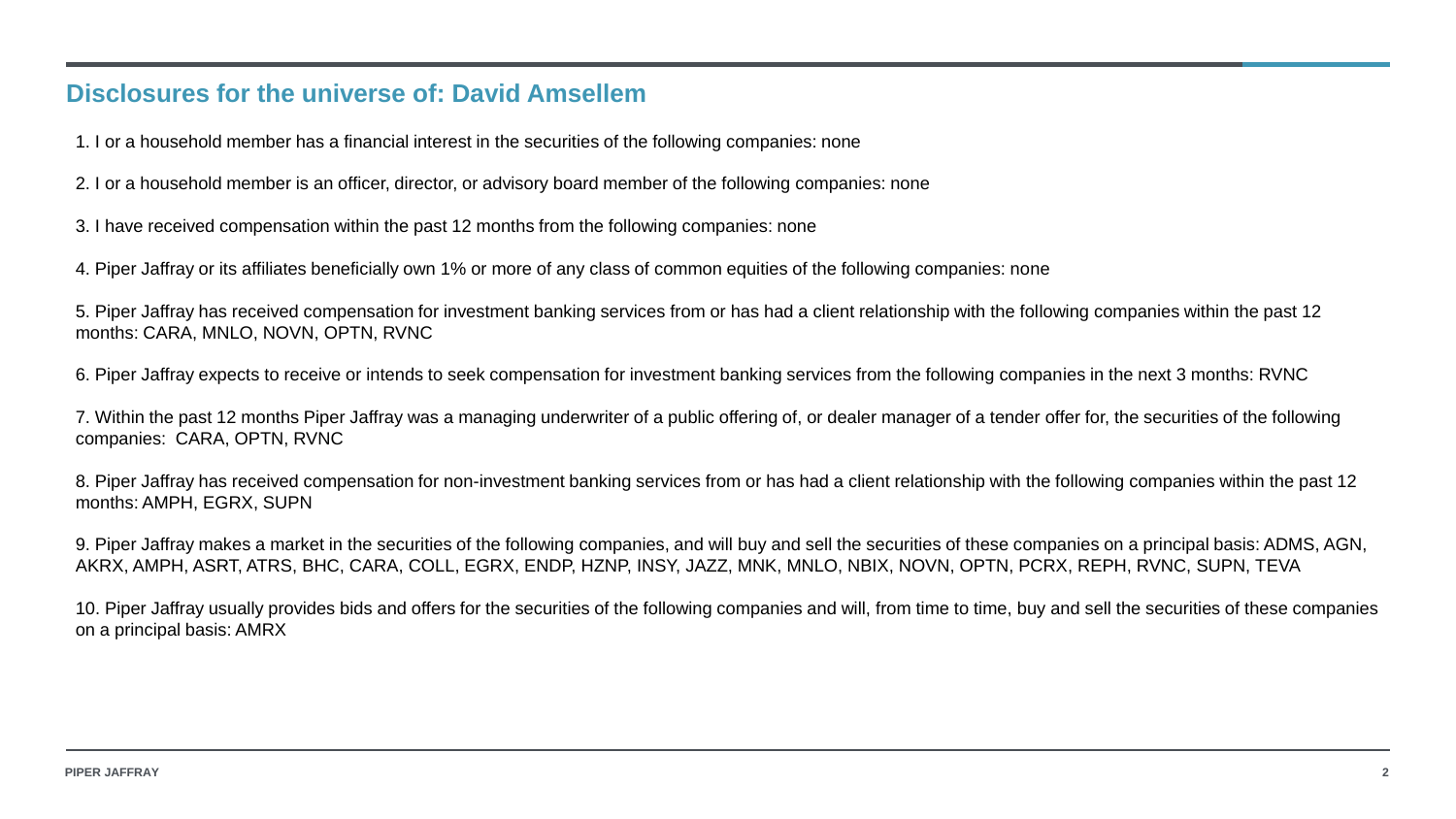



# **Continued Brisk Pace of Life Sciences IPO Activity**

### Biotech IPO Frequency by Phase<sup>1</sup> Medtech IPO Frequency by Revenue (LTM)<sup>1</sup>

#### **2** Preclinical Phase I Phase II Phase III Marketed **2018 2019YTD 1**  $<$  \$20M  $<$  \$20M - \$40M  $<$  \$40M + **2018 2019YTD % IPOs Phase I or Earlier** 23% 42% 2019 YTD 45% **% IPOs \$20M or Less** 0% 30% 2019 YTD 40%

Source: S&P Capital IQ, Company filings Includes IPOs with gross proceeds greater than \$50 million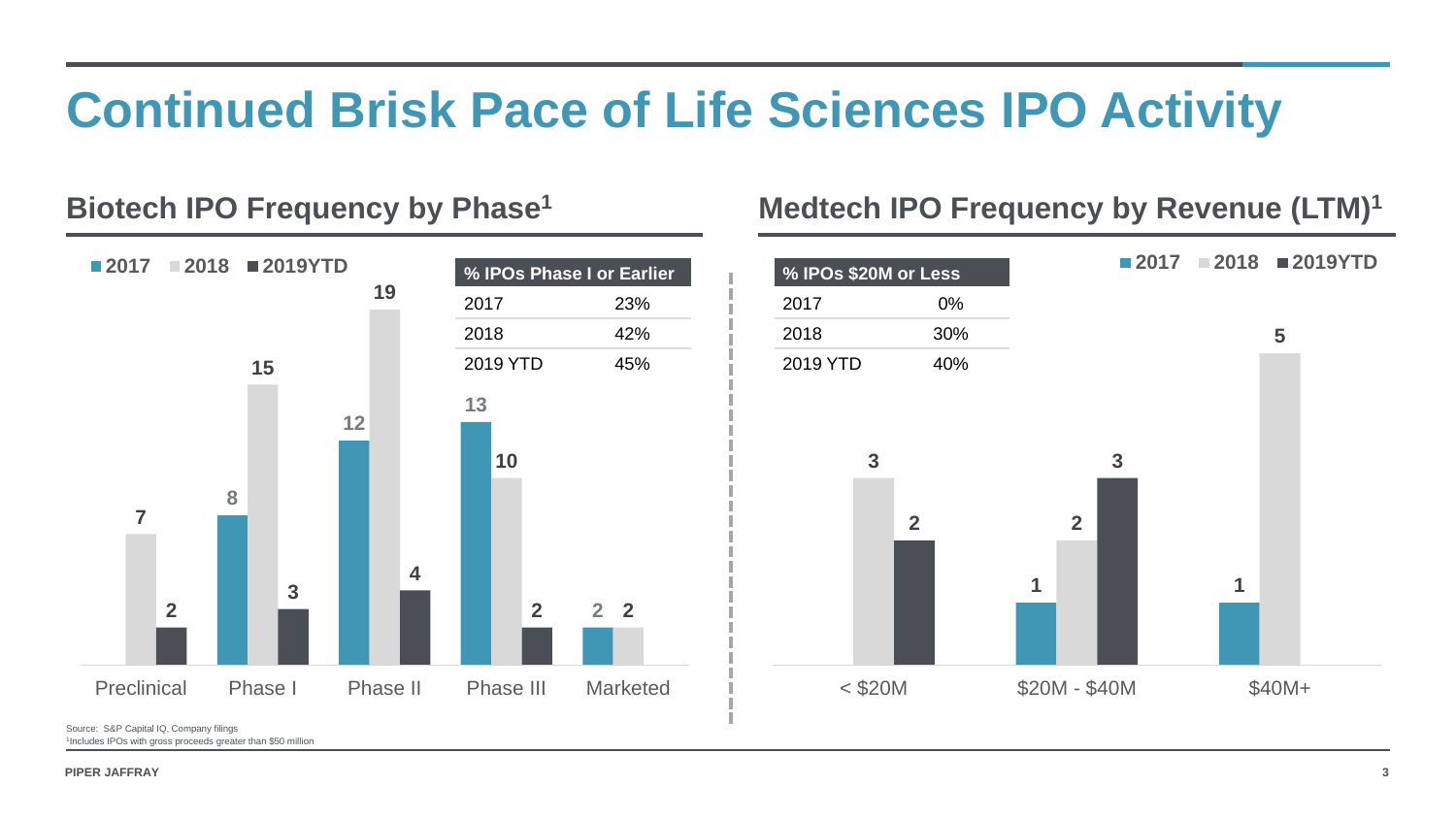# **Active Life Sciences M&A Landscape**

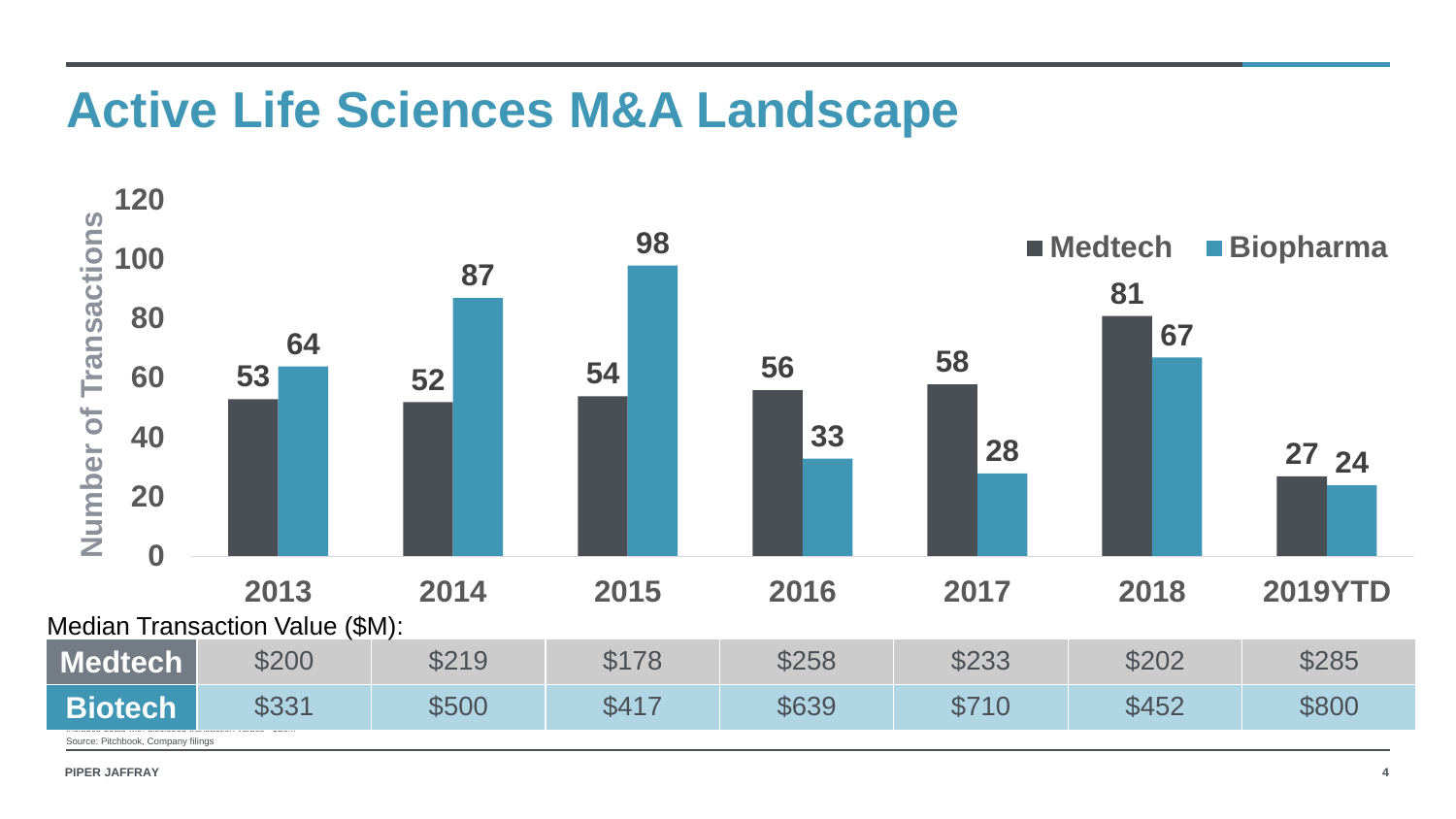



# **Healthcare Performing Well; Medtech Leading The Way**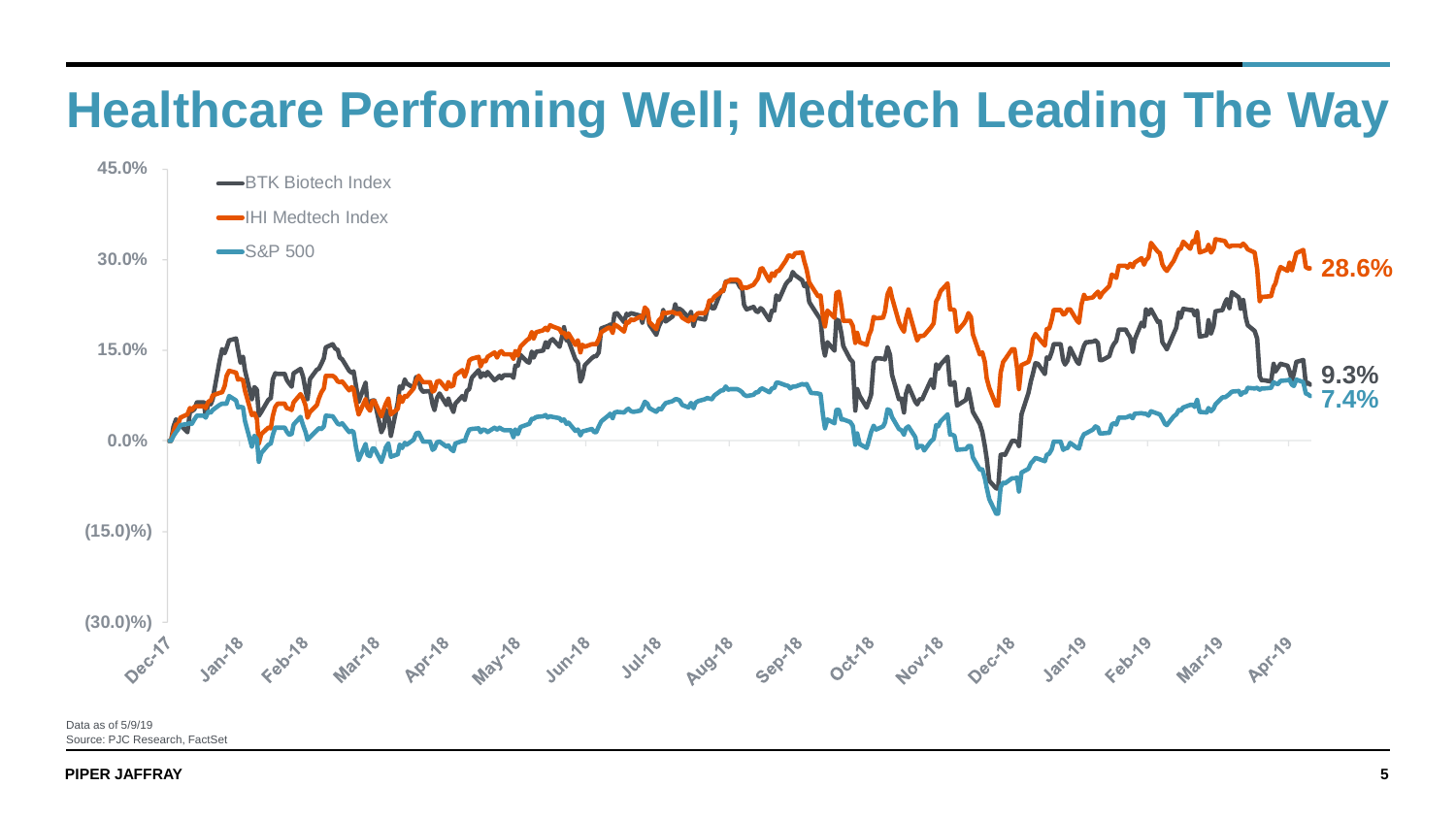

# **The Market Likes Cash Pay/Consumer Facing Businesses**

Data as of 5/9/19 Source: PJC Research, FactSet Beauty and Cash Pay Pharma Peers includes: EL, OR-FR, ULTA, ELF, COTY, PG, ULVR, ALC, BHC, AGN Large-Cap U.S. Biopharma includes: AMGN, LLY, MRK, PFE, BIIB, ABBV, BMY, BIIB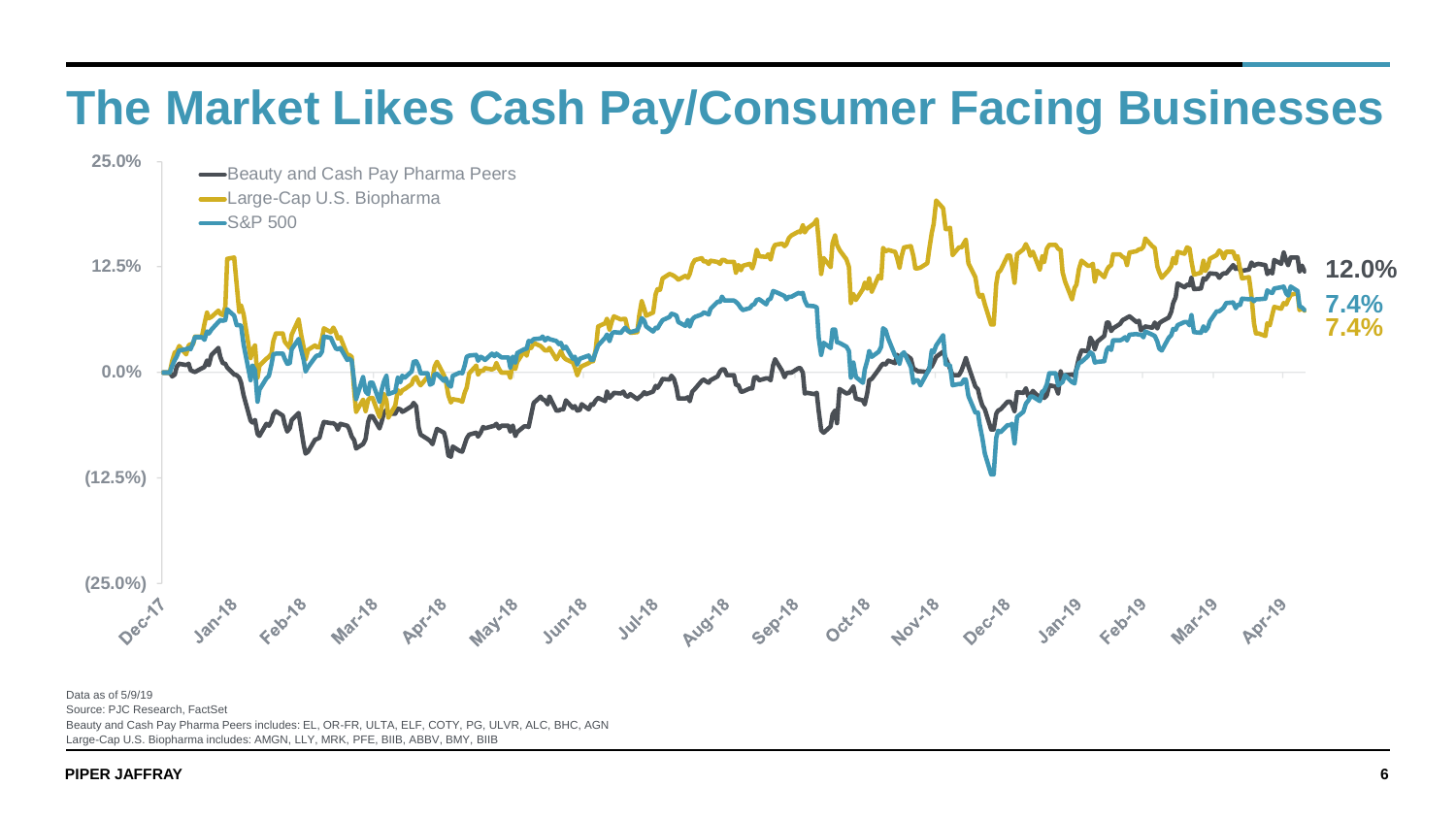

# **Valuation: Richer Multiples For Consumer Facing Business Models**

Data as of 5/9/19 Source: PJC Research, FactSet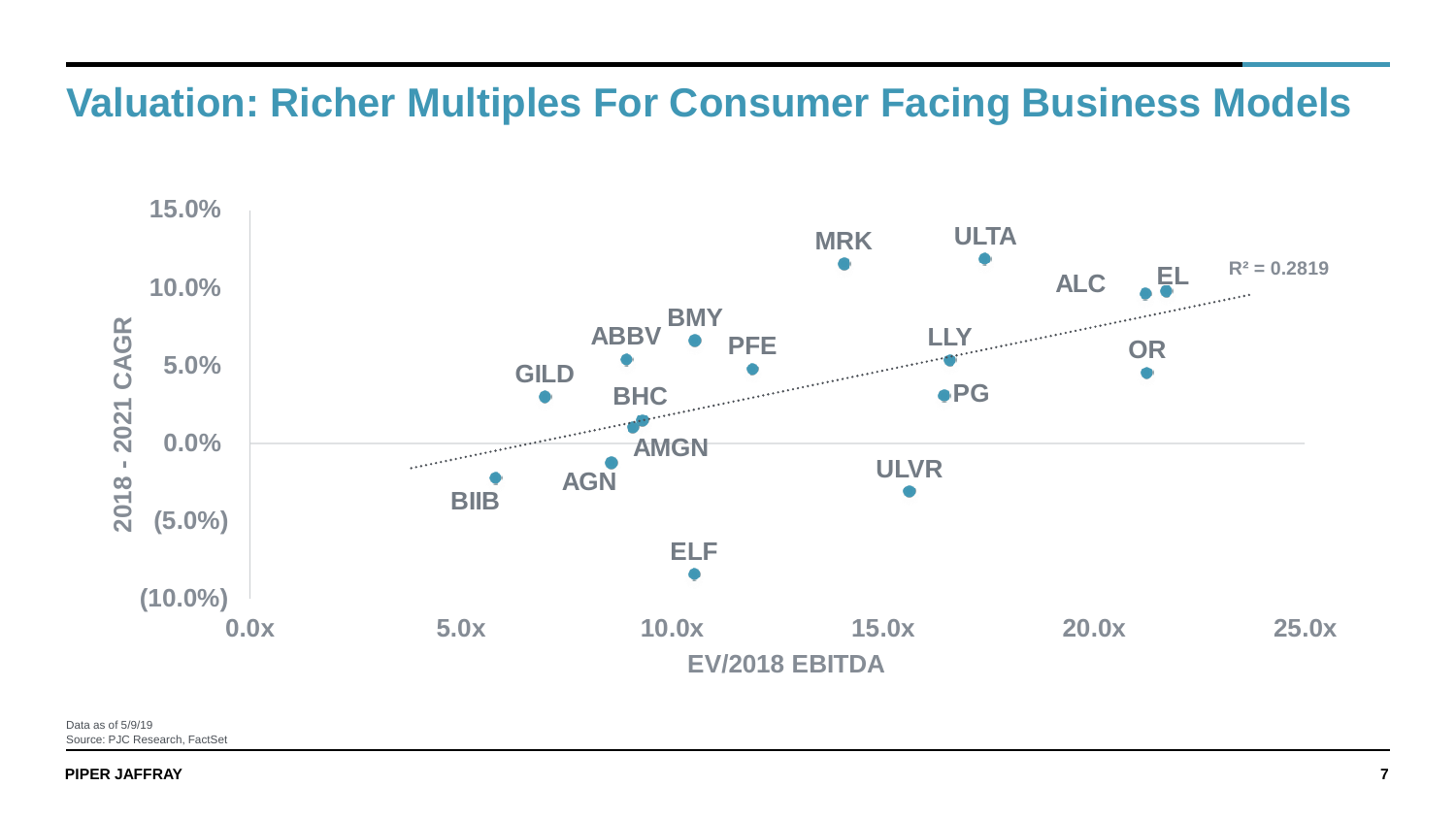

**R² = 0.6057**





Data as of 5/9/19 Source: PJC Research, FactSet

# **Valuation: Richer Multiples For Consumer Facing Business Models**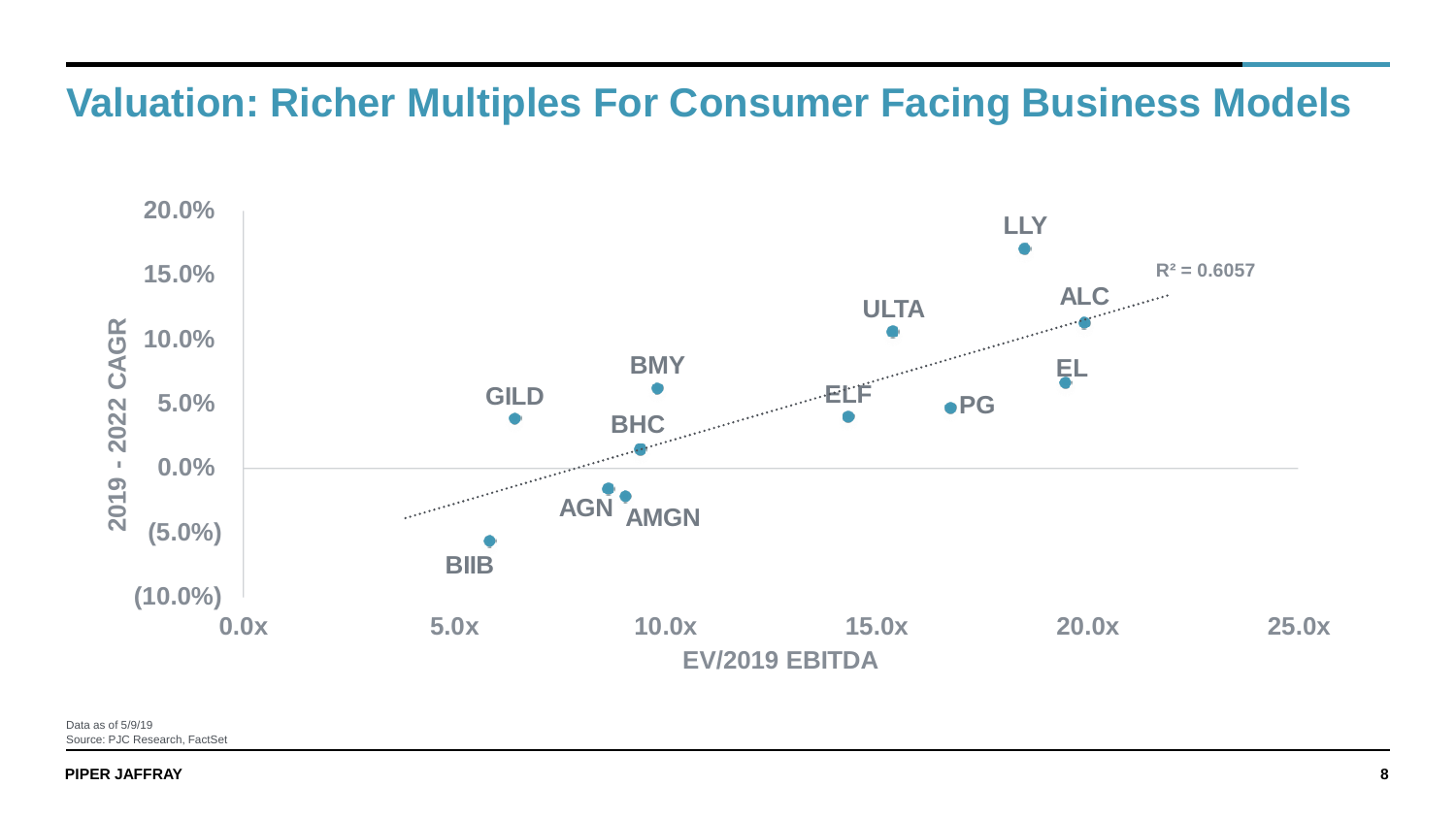# **Aesthetic Neuromodulators: An Illustration**



Source: RVNC investor presentation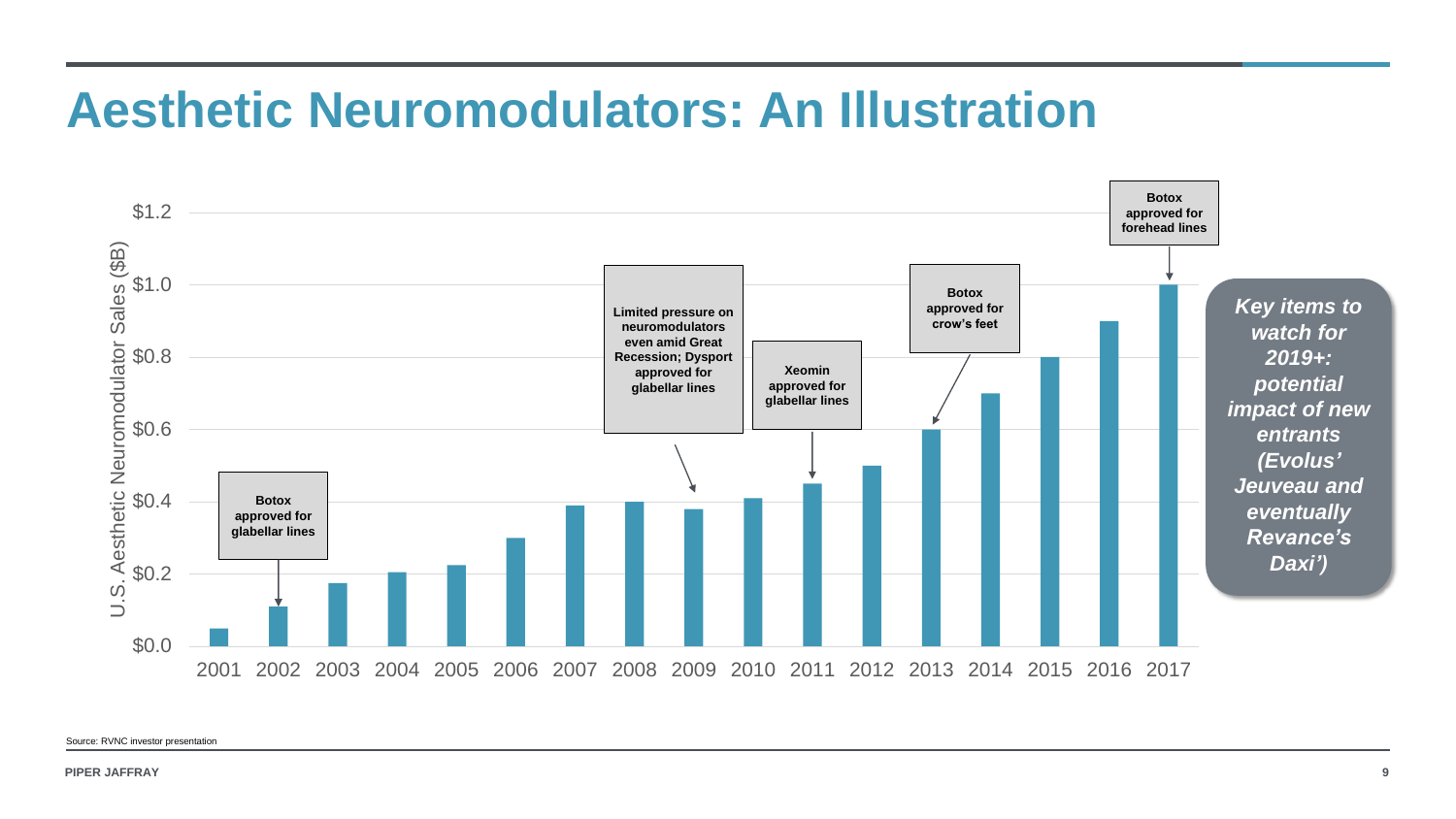### mographics

### categories (e.g.,

# **What's On Investors' Minds**

# Areas of Innovation in Medical Aesthetics **Question Marks**

| Neuromodulators: the next-generation |   | <b>Expanding into broader der</b>               |
|--------------------------------------|---|-------------------------------------------------|
| <b>Body contouring</b>               |   | Price competition in select<br>neuromodulators) |
| Regenerative medicine                | 3 | <b>M&amp;A activity</b>                         |
| Dermal fillers: the next-generation  |   | <b>Provider expansion</b>                       |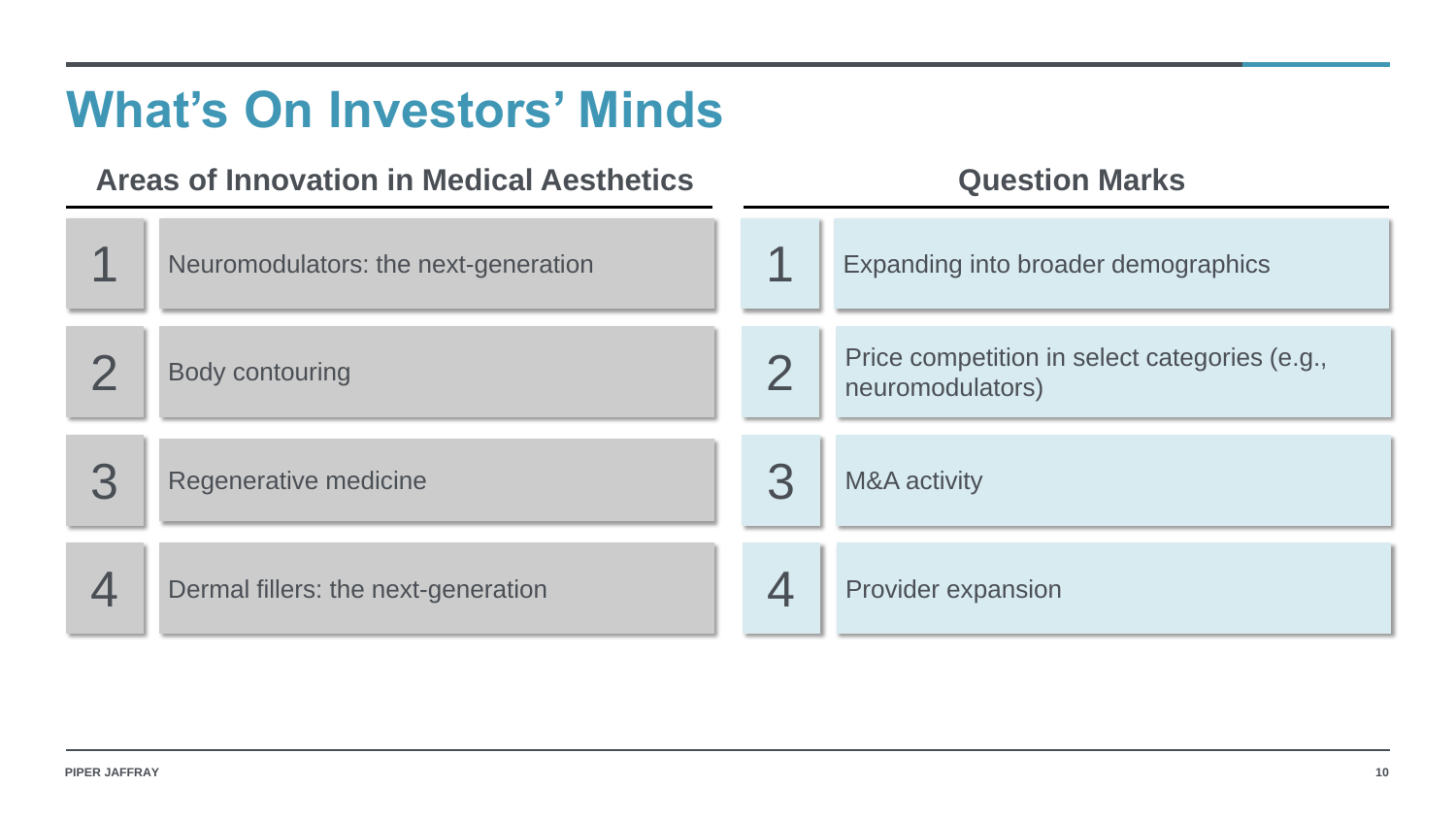### **Industry Risks**

**Regulatory risk.** Products in development face significant regulatory scrutiny. The FDA is particularly sensitive to drug safety, and the agency typically requires that a drug demonstrate acceptable safety across a battery of analyses and studies in animals and humans. Therefore, the approval process can be relatively lengthy and can carry significant risks of regulatory delays.

**Commercial risks.** Many pharmaceuticals face significant competition from other agents, resulting in the need for companies to devote significant sales and marketing resources to drive sales, which in some cases could hurt product profitability.

**Risks from generic competition.** Intellectual property (IP) is critical to the long-term sales potential of branded pharmaceuticals, and companies often incur expenses related to patent challenges and litigation in order to defend their IP position. Additionally, generic versions of older therapies may put pressure on sales of a branded pharmaceutical.

**Pricing risk.** The presence of generic competition could put pressure on the prices of branded pharmaceuticals by making it difficult for manufacturers to charge more to wholesalers, forcing manufacturers to engage in rebating and discounting to drive product usage, ultimately resulting in lower-than-expected sales.

**Reimbursement risk.** Government payors such as Medicare, as well as private insurers, are sensitive to healthcare costs. Reimbursement of pharmaceuticals is unattractive if it does not have strong formulary status, which would ultimately have a negative impact on prescribing behavior and in turn would negatively impact sales.

**Clinical development risks.** Clinical trials are inherently risky and many smaller pharmaceuticals are leveraged on 1-2 products. The failure of pharmaceutical drug candidates in clinical trials could jeopardize the ability of companies to achieve profitability.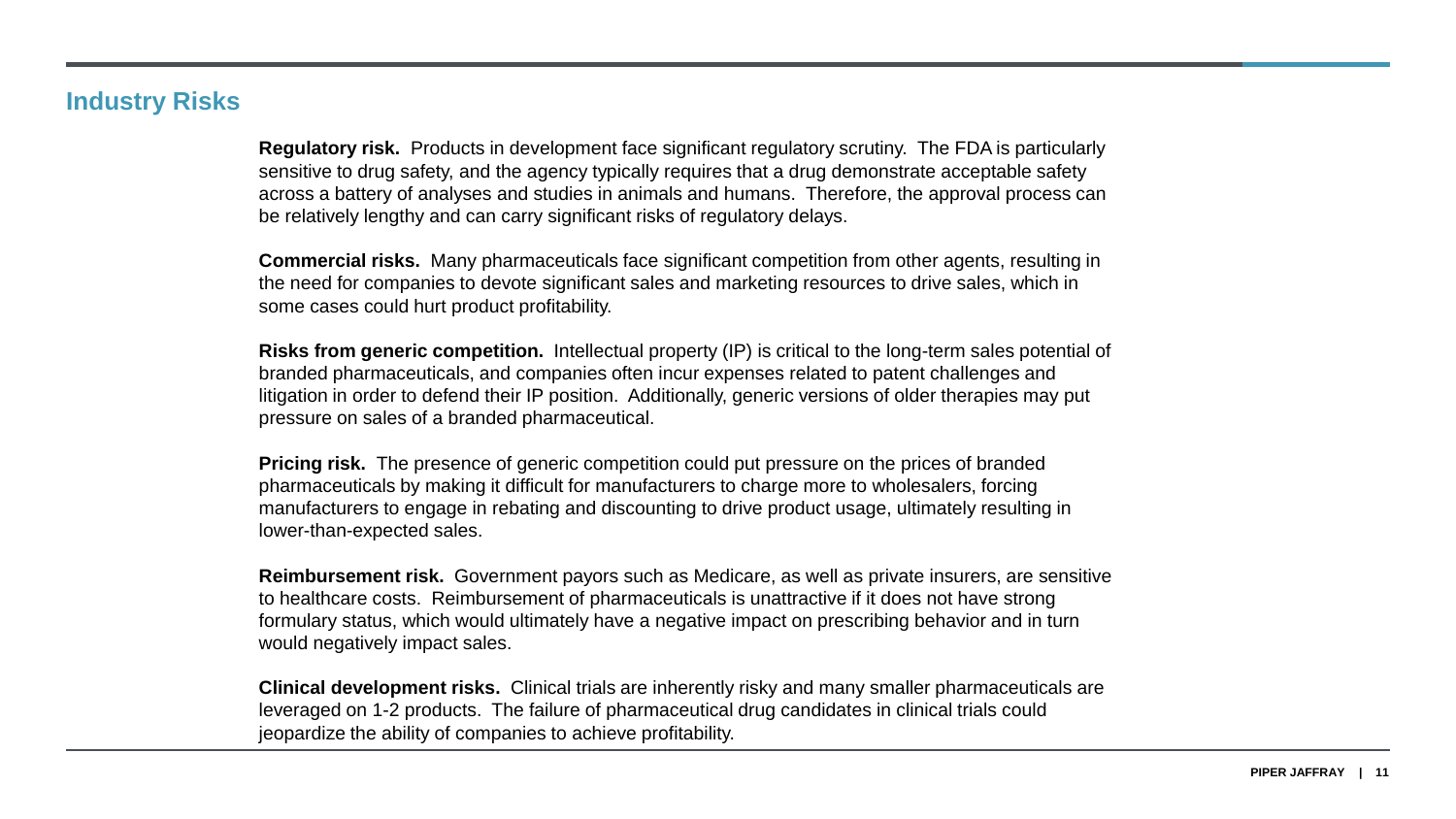#### **Important Research Disclosures**

#### **Analyst Certification – David Amsellem, Senior Research Analyst**

The views expressed in this report accurately reflect my personal views about the subject company and the subject security. In addition, no part compensation was, is, or will be directly or indirectly related to the specific recommendations or views contained in this report.

Piper Jaffray research analysts receive compensation that is based, in part, on the firm's overall revenues, which include investment banking revenues.

**Stock Ratings:** Piper Jaffray fundamental ratings are indicators of expected total return (price appreciation plus dividend) within the next 12 At times analysts may specify a different investment horizon or may include additional investment time horizons for specific stocks. Stock per is measured relative to the group of stocks covered by each analyst. Lists of the stocks covered by each are available at

#### **Ratings and Other Definitions**

www.piperjaffray.com/researchdisclosures. Stock ratings and/or stock coverage may be suspended from time to time in the event that there is active analyst opinion or analyst coverage, but the opinion or coverage is expected to resume. Research reports and ratings should not be re as individual investment advice. As always, an investor's decision to buy or sell a security must depend on individual circumstances, includin holdings, time horizons and risk tolerance. Piper Jaffray sales and trading personnel may provide written or oral commentary, trade ideas, or information about a particular stock to clients or internal trading desks reflecting different opinions than those expressed by the research anal addition, Piper Jaffray offers technical products that are based on different methodologies, may contradict the opinions contained in fundamental research reports, and could impact the price of the subject security. Recommendations based on technical analysis are intended for the profe trader, while fundamental opinions are typically suited for the longer-term institutional investor.

**Overweight (OW):** Anticipated to outperform relative to the median of the group of stocks covered by the analyst. **Neutral (N):** Anticipated to perform in line relative to the median of the group of stocks covered by the analyst. **Underweight (UW):** Anticipated to underperform relative to the median of the group of stocks covered by the analyst.

| art of my                                                                  |  |
|----------------------------------------------------------------------------|--|
|                                                                            |  |
| and<br>on of<br>by<br>lis, MN<br>on EC2V<br>otherwise                      |  |
|                                                                            |  |
| months.<br>formance                                                        |  |
|                                                                            |  |
| s no<br>elied upon<br>ng existing<br>other<br>lyst. In<br>ntal<br>essional |  |

Affiliate disclosures: Piper Jaffray is the trade name and registered trademark under which the corporate and investment banking products services of Piper Jaffray Companies and its subsidiaries Piper Jaffray & Co. and Piper Jaffray Ltd. are marketed. Simmons Energy is a division Piper Jaffray & Co. This report has been prepared by Piper Jaffray & Co. and/or its affiliate Piper Jaffray Ltd. Piper Jaffray & Co. is regulated FINRA, NYSE and the United States Securities and Exchange Commission, and its headquarters are located at 800 Nicollet Mall, Minneapol 55402. Piper Jaffray Ltd. is authorized and regulated by the Financial Conduct Authority, and is located at 88 Wood Street, 13th Floor, Londo 7RS. Disclosures in this section and in the Other Important Information section referencing Piper Jaffray include all affiliated entities unless otherwise. specified.